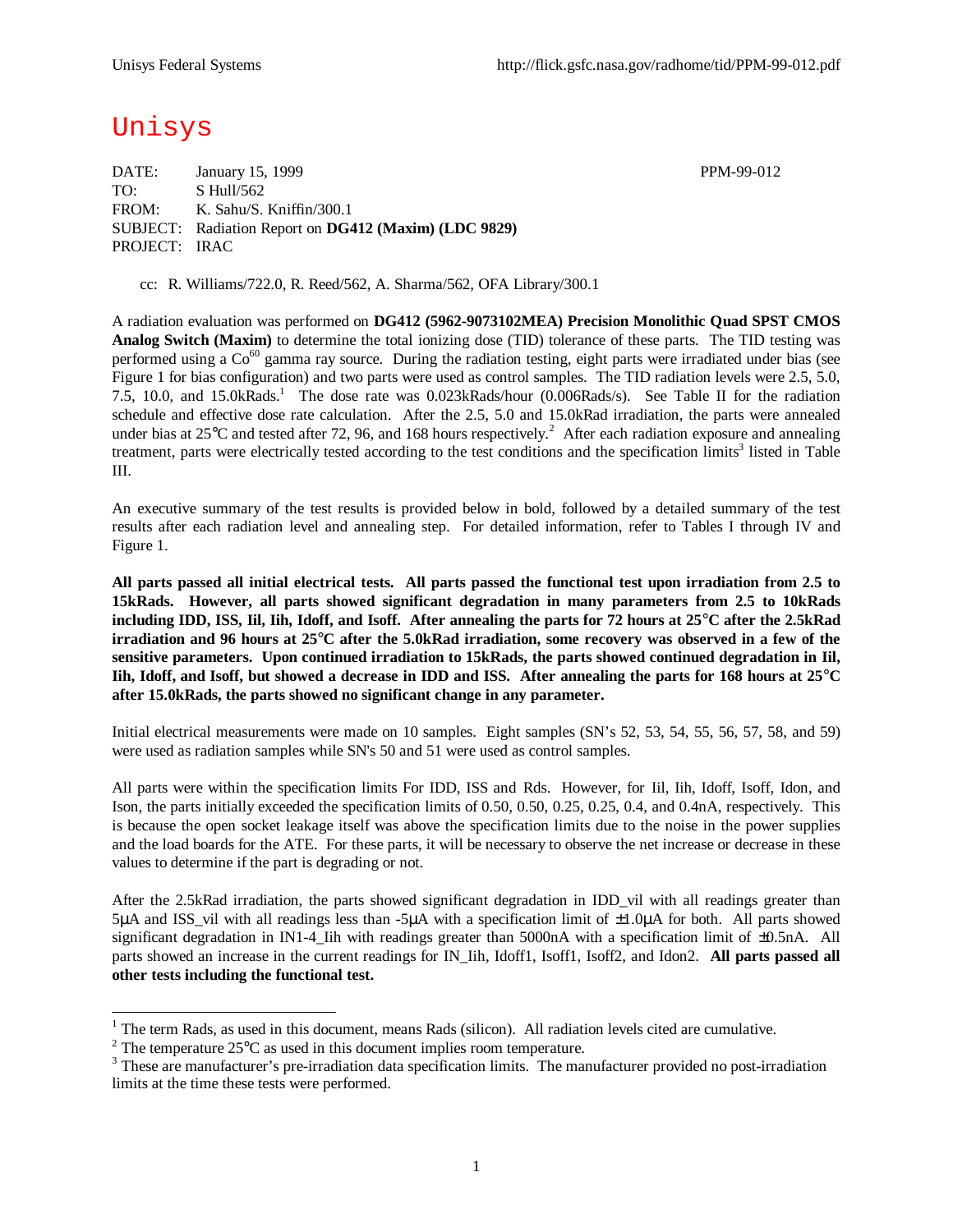After annealing the parts for 72 hours at 25°C, the parts showed only modest recovery in Iih, Idoff1 and Isoff1, with no significant change in any other parameter.

After the 5.0kRad irradiation, the parts showed significant degradation in IDD\_vil with all readings greater than 100μA and ISS\_vil with all readings less than -100μA with a specification limit of ±1.0μA for both. One part exceeded the specification limit of 1.0μA for IDD vih with a reading of 5μA and fell below the specification limit of -1.0μA for ISS\_vih with a reading of -5μA. All parts showed very significant degradation in IN1-4\_Iih with readings greater than 41μA with a specification limit of ±0.5nA. All parts showed significant degradation in Idoff1, Isoff1, Isoff2, and Idon2. **All parts passed all other tests including the functional test.**

After annealing the parts for 96 hours at 25°C, the parts showed no significant change in any parameter.

After the 7.5kRad to 15kRad irradiations, the parts showed significant degradation in IDD\_vil and IDD\_vih with all readings greater than 100μA and ISS\_vil and ISS\_vih with all readings less than -100μA with a specification limit of ±1.0μA for both at 7.5 and 10kRads. However, after 15kRads, all parts fell to within specification limits for all four parameters. All parts showed significant degradation in Iil, Iih, Idoff1, Idoff2, Isoff1, Isoff2, Idon1, and Idon2. **All parts passed all other tests including the functional test.**

After annealing the parts for 168 hours at 25°C, the parts showed no significant change in any parameter.

Table IV provides a summary of the test results with the mean and standard deviation values for each parameter after each irradiation exposure and annealing step.

Any further details about this evaluation can be obtained upon request. If you have any questions, please call us at (301) 731-8954.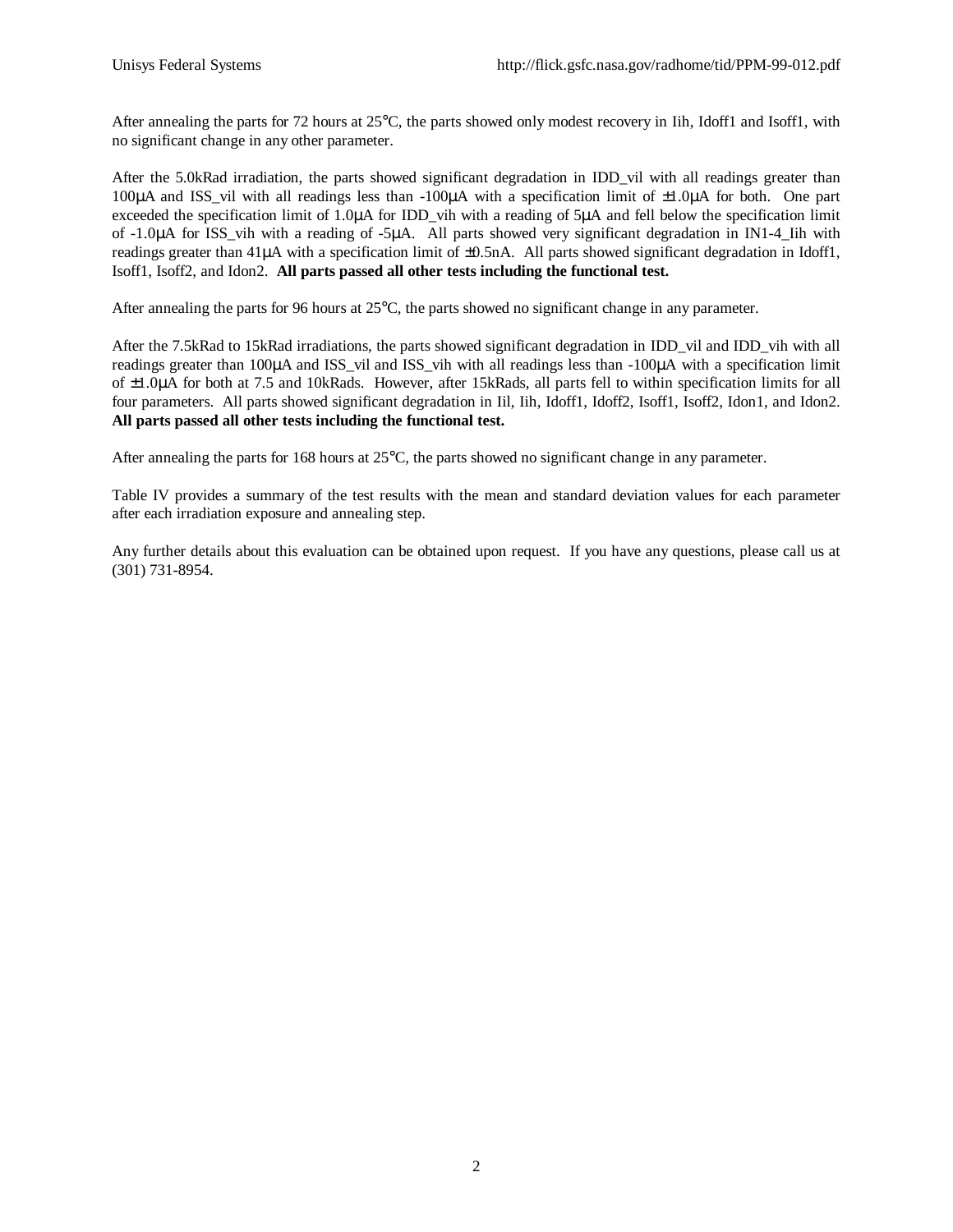## \_\_\_\_\_\_\_\_\_\_\_\_\_\_\_\_\_\_\_\_\_\_\_\_\_\_\_\_\_\_\_\_\_\_\_\_\_\_\_\_\_\_\_\_\_\_\_\_\_\_\_\_\_\_\_\_\_\_\_\_\_\_\_\_\_\_\_\_\_\_\_\_\_\_\_\_\_\_\_\_\_\_\_\_\_\_\_\_\_\_\_\_ ADVISORY ON THE USE OF THIS DOCUMENT

The information contained in this document has been developed solely for the purpose of providing general guidance to employees of the Goddard Space Flight Center (GSFC). This document may be distributed outside GSFC only as a courtesy to other government agencies and contractors. Any distribution of this document, or application or use of the information contained herein, is expressly conditional upon, and is subject to, the following understandings and limitations:

(a) The information was developed for general guidance only and is subject to change at any time;

(b) The information was developed under unique GSFC laboratory conditions which may differ substantially from outside conditions;

(c) GSFC does not warrant the accuracy of the information when applied or used under other than unique GSFC laboratory conditions;

(d) The information should not be construed as a representation of product performance by either GSFC or the manufacturer;

(e) Neither the United States government nor any person acting on behalf of the United States government assumes any liability resulting from the application or use of the information.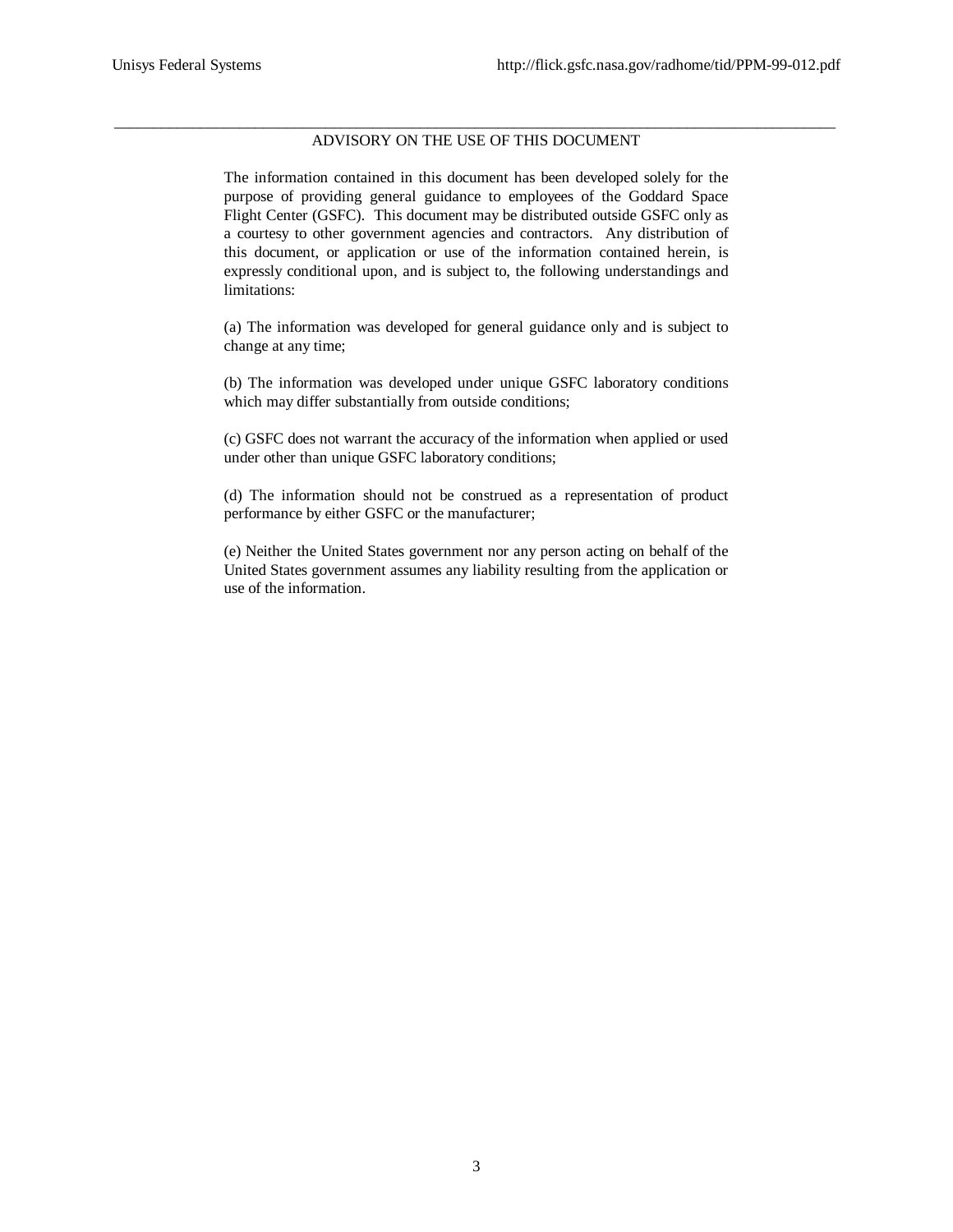

Figure 1. Radiation Bias Circuit for DG412

Notes:

- 1.  $V_+ = +15.0V \pm 0.5V$ ,  $V_- = -15.0V \pm 0.5V$ ,  $V_L = +5.0V \pm 0.5V$ ,  $V_S = +10V \pm 0.5V$ ,  $V_{IN} = 2.4V \pm 0.1V$ .
- 2.  $R_1 = 2k\Omega \pm 5\%, \frac{1}{4}W$ .
- 3.  $R_2 = 3k\Omega \pm 5\%, \frac{1}{4}W$ .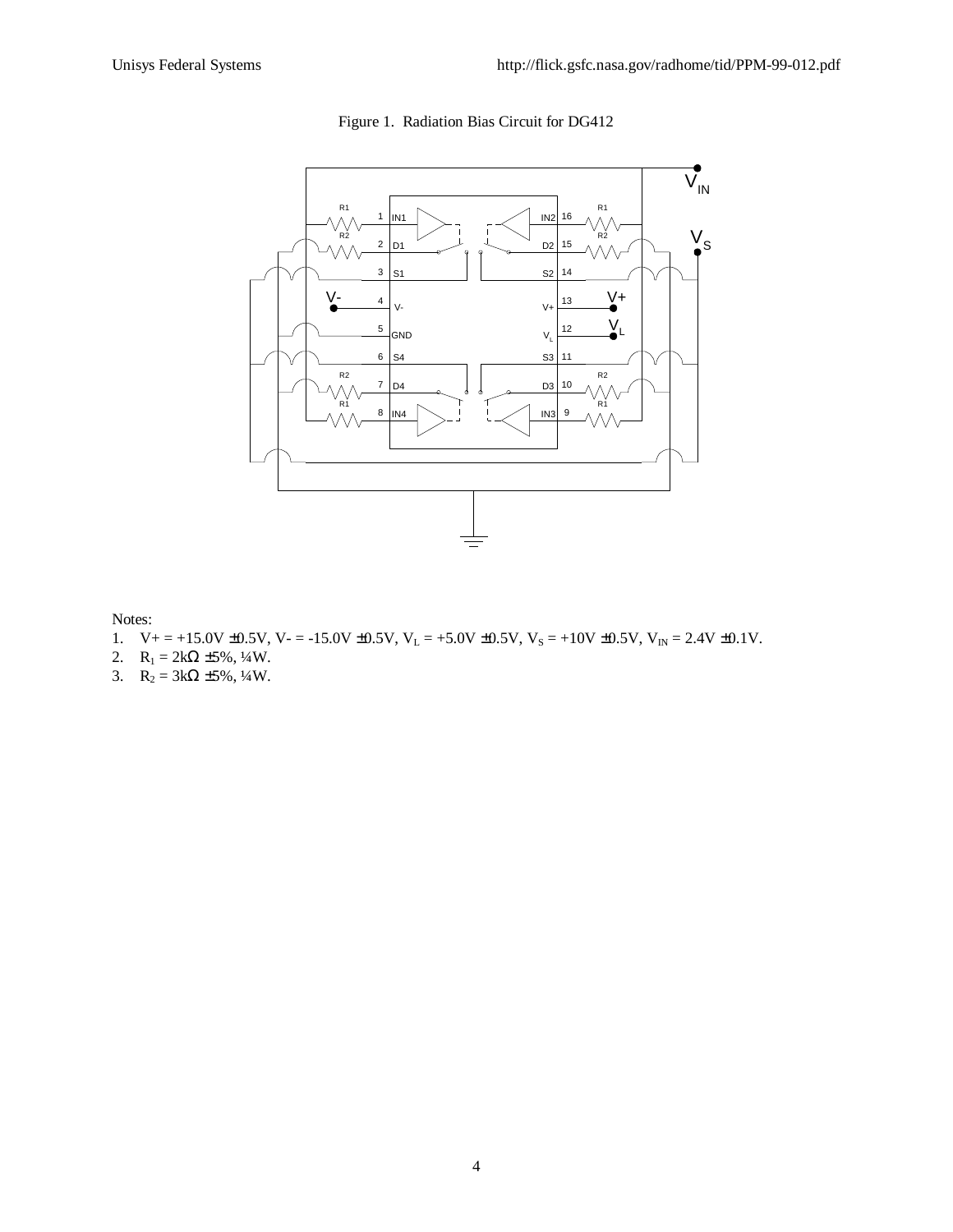| Generic Part Number:                 | DG412                                |
|--------------------------------------|--------------------------------------|
| <b>IRAC Part Number:</b>             | DG412 (5962-9073102MEA)              |
| Charge Number:                       | M99713                               |
| Manufacturer:                        | Maxim                                |
| Lot Date Code (LDC):                 | 9728                                 |
| <b>Quantity Tested:</b>              | 10                                   |
| Serial Number of Control Samples:    | 51, 52                               |
| Serial Numbers of Radiation Samples: | 53, 54, 55, 56, 57, 58, 59, and 60   |
| Part Function:                       | Improved, Quad, SPST Analog Switches |
| Part Technology:                     | <b>CMOS</b>                          |
| Package Style:                       | 16 Pin DIP                           |
| Test Equipment:                      | A540                                 |
| Test Engineer:                       | A. Duvalsaint                        |

## TABLE I. Part Information

• The manufacturer for this part guaranteed no radiation tolerance/hardness.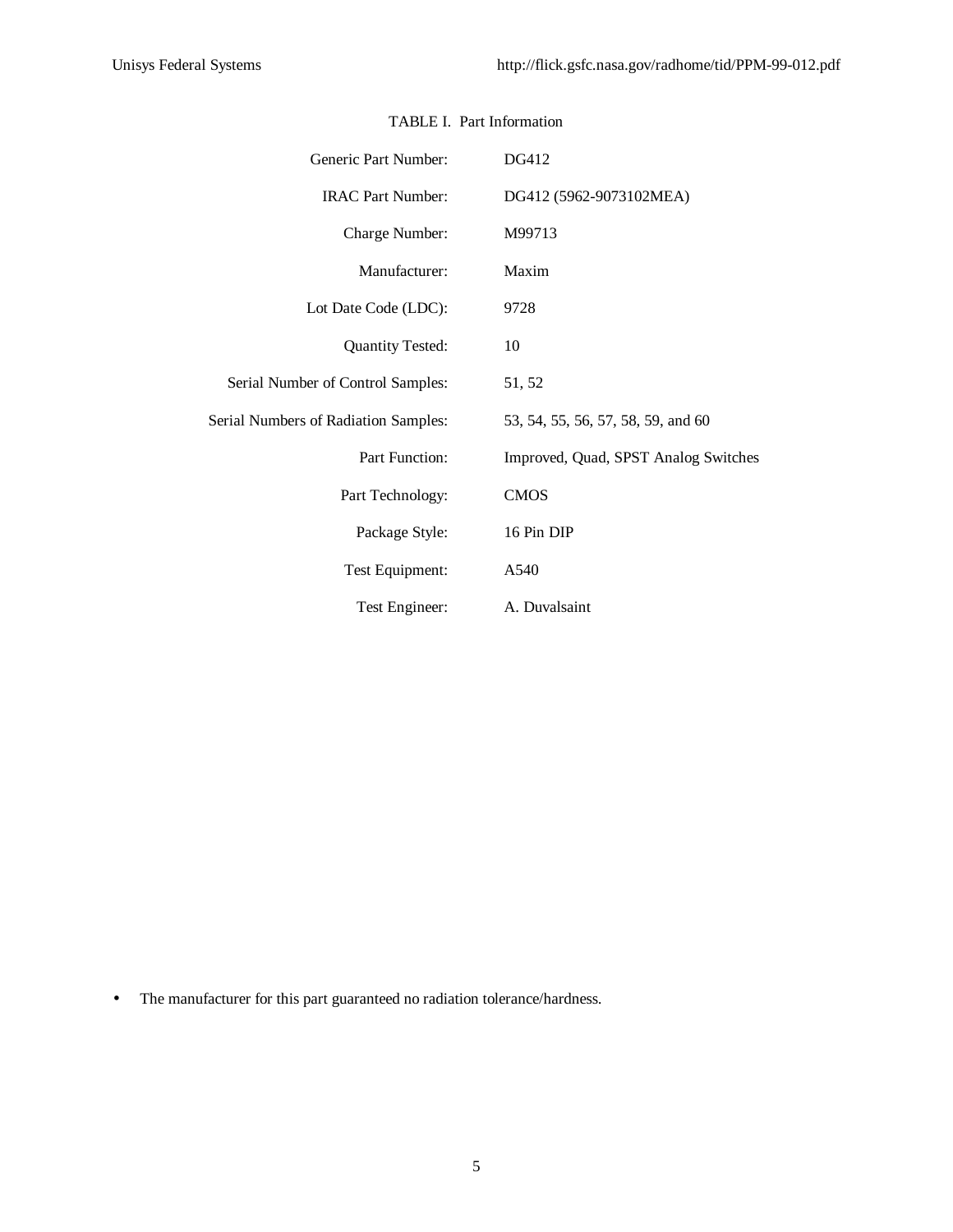| TABLE II. Radiation Schedule for DG412 |  |
|----------------------------------------|--|
|                                        |  |
|                                        |  |
|                                        |  |
|                                        |  |
|                                        |  |
|                                        |  |
|                                        |  |
|                                        |  |
|                                        |  |
|                                        |  |
|                                        |  |
|                                        |  |
|                                        |  |
|                                        |  |
|                                        |  |
|                                        |  |
|                                        |  |
|                                        |  |

Effective Dose Rate = 15,000 RADS/27 DAYS=23.1 RADS/HOUR=0.006 RADS/SEC

PARTS WERE IRRADIATED AND ANNEALED UNDER BIAS, SEE FIGURE 1.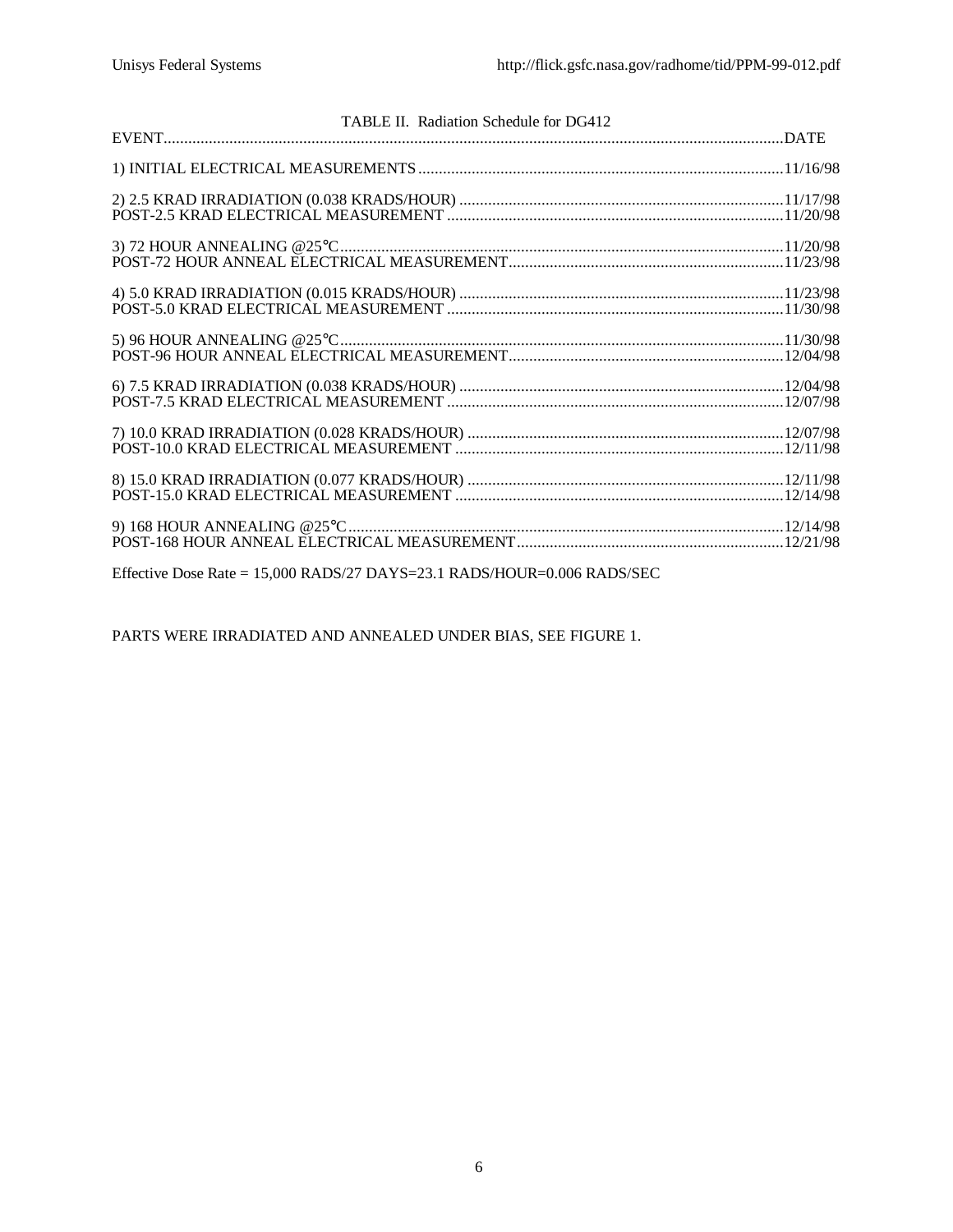| http://flick.gsfc.nasa.gov/radhome/tid/PPM-99-012.pdf |
|-------------------------------------------------------|
| Table III. Electrical Characteristics of DG412 /1     |

| <b>Test</b>  |                        |              |                                                                 | Spec. Lim.    |               |  |  |
|--------------|------------------------|--------------|-----------------------------------------------------------------|---------------|---------------|--|--|
| #            | <b>Parameter</b>       | <b>Units</b> | <b>Test Conditions</b> /2                                       | min           | max           |  |  |
| $\mathbf{1}$ | <b>Functional Test</b> |              | $P/F 100kHz$ , $V_{IL} = 0.8V$ , $V_{IH} = 2.4V$ , Load = ±10mA | $V_{OH} > 3V$ | $V_{OL}$ < 1V |  |  |
| 10           | IDD_vil                |              | $mN_{\text{IN}} = 0.0V$                                         | $-1.0$        | 1.0           |  |  |
| 11           | ISS_vil                |              | $mN$ $V_{IN} = 0.0V$                                            | $-1.0$        | 1.0           |  |  |
| 12           | <b>IDD</b> vih         |              | $mN$ $V_{IN} = 5.0V$                                            | $-1.0$        | 1.0           |  |  |
| 13           | ISS vih                |              | $mN$ $V_{IN} = 5.0V$                                            | $-1.0$        | 1.0           |  |  |
|              | 20-23 IN1-4 iil        |              | $nA V_{IN}1-4=0.8V, V_{DD}=15V, V_{SS}=15V$                     | $-0.5$        | 0.5           |  |  |
|              | 24-27   IN1-4 iih      |              | $nA V_{IN}1-4 = 2.4V, V_{DD} = 15V, V_{SS} = -15V$              | $-0.5$        | 0.5           |  |  |
|              | 30-33 D1-4 Idoff1      |              | $nA V_{IN}1-4=0.8V, V_D=15V, V_S=.15V$                          | $-0.25$       | 0.25          |  |  |
|              | 34-37 D1-4 Idoff2      |              | $nA V_{IN}1-4=0.8V, V_D = -5V, V_S = 15V$                       | $-0.25$       | 0.25          |  |  |
|              | 40-43 S1-4 Isoff1      |              | $nA V_{IN}1-4=0.8V, V_D=15V, V_S=.15V$                          | $-0.25$       | 0.25          |  |  |
|              | 44-47 S1-4_Isoff2      |              | $nA V_{IN}1-4=0.8V, V_D = -5V, V_S = 15V$                       | $-0.25$       | 0.25          |  |  |
|              | 50-53 S1-4 Ison1       |              | $nA V_{IN}1-4 = 2.4V, V_S = 15V$                                | $-0.4$        | 0.4           |  |  |
|              | 54-57 S1-4 Ison2       |              | $nA$ V <sub>IN</sub> 1-4 = 2.4V, V <sub>S</sub> = -5V           | $-0.4$        | 0.4           |  |  |
|              | 60-63 D1-4_Idon1       |              | $nA V_{IN}1-4 = 2.4V, V_D = 15V$                                | $-0.4$        | 0.4           |  |  |
|              | 64-67 D1-4 Idon2       |              | $nA V_{IN}1-4 = 2.4V, V_D = -5V$                                | $-0.4$        | 0.4           |  |  |
|              | 70-73 $Rds1-4 + 8.5V$  |              | $WV_{IN}1-4 = 2.4V, V_D = 8.5V$                                 | $\bf{0}$      | 35            |  |  |
|              | 74-77 Rds1-4 -8.5V     |              | $WV_{IN}1-4 = 2.4V, V_D = -8.5V$                                | $\mathbf{0}$  | 35            |  |  |
|              | 80-83 Rds1-4_+3.0V     |              | $WV_{IN}1-4 = 2.4V, V_D = 3.0V$                                 | $\mathbf{0}$  | 80            |  |  |
|              | 84-87 Rds1-4_+8.0V     |              | $WV_{IN}1-4 = 2.4V, V_D = 8.0V$                                 | $\bf{0}$      | 80            |  |  |

Notes:

1/ These are the manufacturer's non-irradiated data sheet specification limits. The manufacturer provided no postirradiation limits at the time the tests were performed.

 $2/T_A = 25$ °C unless otherwise noted.